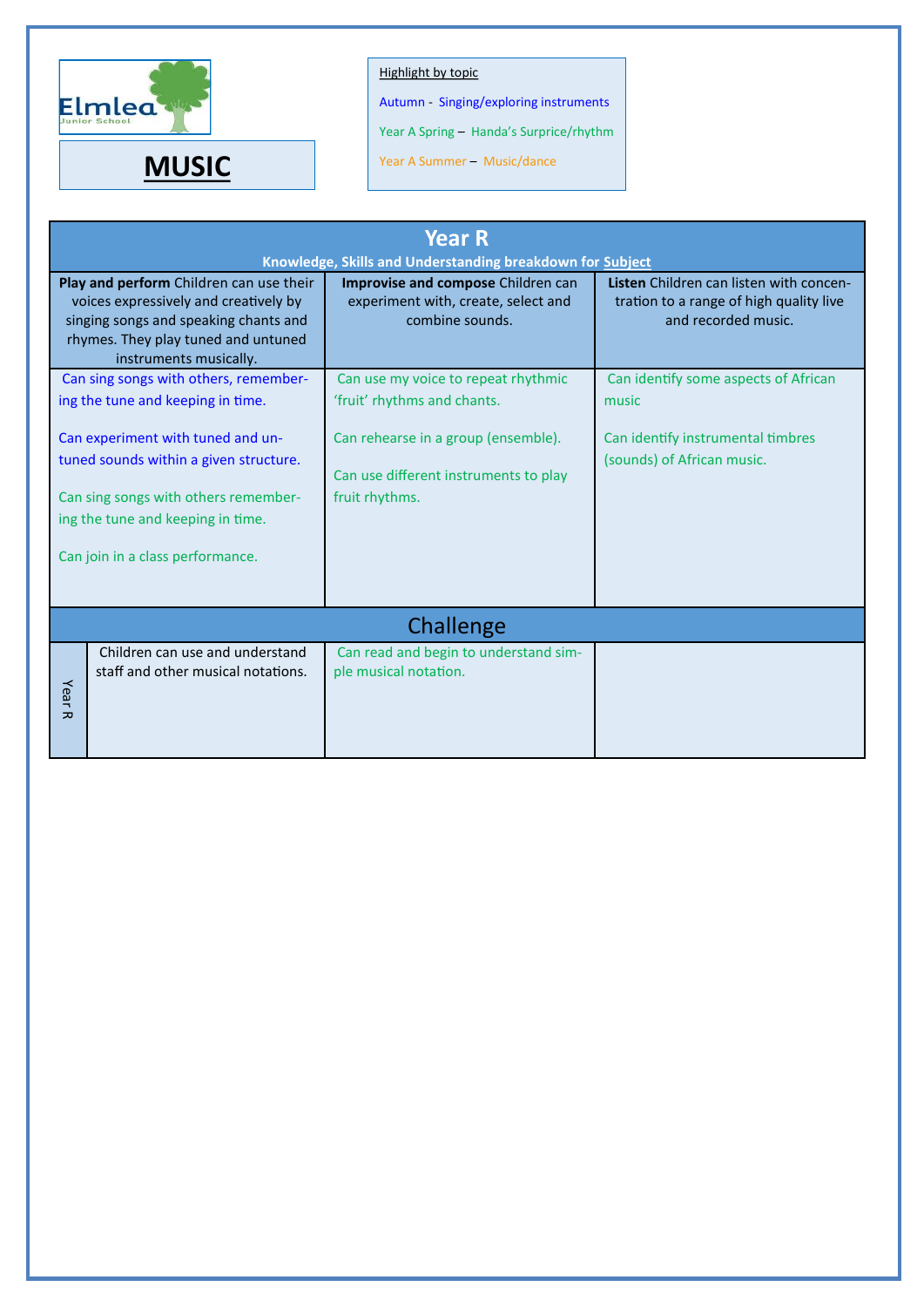

## Highlight by topic

Autumn - Singing and performing

Spring – Water

**MUSIC** Summer – Rhythm

| Year 1<br>Knowledge, Skills and Understanding breakdown for Subject                                                                                                                                                                                                                                                                                                                                                                                                                                                                   |                                                                                                                                                                                                                                                                                                                                                                                                                                                                                                                                                                                    |                                                                                                                                                                                                                                                                                                                                                                                                                                                                                     |  |  |  |  |
|---------------------------------------------------------------------------------------------------------------------------------------------------------------------------------------------------------------------------------------------------------------------------------------------------------------------------------------------------------------------------------------------------------------------------------------------------------------------------------------------------------------------------------------|------------------------------------------------------------------------------------------------------------------------------------------------------------------------------------------------------------------------------------------------------------------------------------------------------------------------------------------------------------------------------------------------------------------------------------------------------------------------------------------------------------------------------------------------------------------------------------|-------------------------------------------------------------------------------------------------------------------------------------------------------------------------------------------------------------------------------------------------------------------------------------------------------------------------------------------------------------------------------------------------------------------------------------------------------------------------------------|--|--|--|--|
| Play and perform Children can use their<br>voices expressively and creatively by<br>singing songs and speaking chants and<br>rhymes. They play tuned and untuned<br>instruments musically.                                                                                                                                                                                                                                                                                                                                            | Improvise and compose Children can<br>experiment with, create, select and<br>combine sounds.                                                                                                                                                                                                                                                                                                                                                                                                                                                                                       | Listen Children can listen with concen-<br>tration to a range of high quality live<br>and recorded music.                                                                                                                                                                                                                                                                                                                                                                           |  |  |  |  |
| Can explore different vocal sounds.<br>Can recognise high, middle, low pitches.<br>Can use actions to demonstrate changes<br>in pitch<br>Can identify the dynamics pp, p, f<br>Can follow instructions about when and<br>how to play/vocalise sounds.<br>Can use my voice to make different<br>sounds.<br>Can sing simple musical patterns.<br>Can sing with expression and energy to<br>create a sense of performance.<br>Can echo a simple four beat rhythm<br>Can use tuned/ untuned instruments to<br>perform a four beat rhythm. | Can extend a song by creating further<br>verses.<br>Can make up short musical patterns to<br>reflect a journey.<br>Can select and combine sounds as part<br>of a group from different starting ideas.<br>Can suggest improvements to group<br>compositions, using the appropriate<br>vocabulary.<br>Can suggest appropriate sounds and<br>instruments to represent a location<br>through sound.<br>Can maintain a rhythmic ostinato, se-<br>lecting different instruments to per-<br>form it.<br>Can compose a four-beat rhythm and<br>use a range of instruments to perform<br>it | Can describe music using appropriate<br>words related to the inter-related di-<br>mensions of music.<br>Can identify some instruments by lis-<br>tening to a piece of music and say how<br>and why they have been used to cre-<br>ate an effect or mood.<br>Can listen to music and identify the<br>strong beat.<br>Can listen carefully to a piece of music<br>and move around the room in time to<br>it.<br>Can listen to a piece of music and inter-<br>nalise (feel) the pulse. |  |  |  |  |
|                                                                                                                                                                                                                                                                                                                                                                                                                                                                                                                                       | Challenge                                                                                                                                                                                                                                                                                                                                                                                                                                                                                                                                                                          |                                                                                                                                                                                                                                                                                                                                                                                                                                                                                     |  |  |  |  |
| Children can use and understand<br>staff and other musical notations.<br>Year <sub>1</sub>                                                                                                                                                                                                                                                                                                                                                                                                                                            | Can read simple musical notation with<br>increasing accuracy.                                                                                                                                                                                                                                                                                                                                                                                                                                                                                                                      |                                                                                                                                                                                                                                                                                                                                                                                                                                                                                     |  |  |  |  |